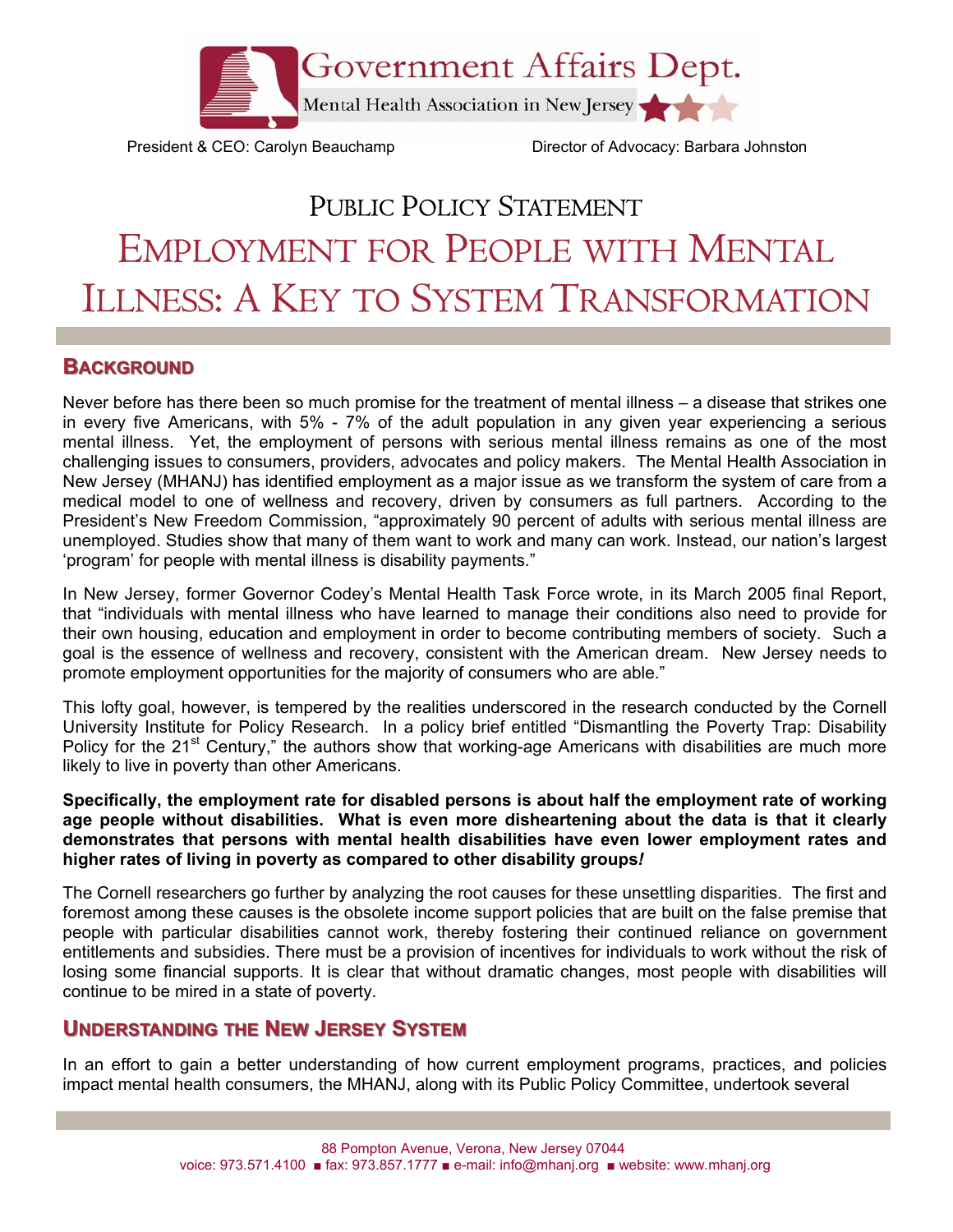steps to identify and clarify the issues and impediments that undermine recovery and the achievement of economic independence. These steps included conducting forums with consumers and providers of employment services about employment related issues, a review of current standards and regulations governing partial care services (including employment and prevocational activities) and partnering with the NJ Consumer Advocacy Partnership to conduct a consumer satisfaction survey of partial care services. Additionally, MHANJ invited numerous presentations by speakers from the SSA, DVR, and employment related services, as well as policy leaders from the John J. Heldrich Center for Workforce Development, to testify at the Association's Public Policy Committee meetings.

#### **From these efforts, it became apparent that the MHANJ's findings were consistent with those identified by the Cornell Research Institute – that current work related programs and policies designed to assist the disabled to transition from public entitlements to economic self sufficiency are ineffective and require significant and earnest reform.**

Major disability groups including the developmentally disabled, mentally ill and the physically disabled require and deserve a system that meets their needs to become productive and valued members of today's society. The fragmentation and patchwork of programs throughout the Federal and State government do not meet these needs.

A summary of feedback from the MHANJ consumer and provider forums includes the following information.

#### **Consumers enumerated a number of issues about employment related services that included**:

- a lack of meaningful work related activities;
- fear of relapse due to stressors on a job;
- not making enough money to go off of SSI/SSDI or rental assistance;
- employers who are fearful of hiring the mentally ill;
- some staff treating consumers like children and having negative attitudes; and/or low expectations for the consumers' recovery.

#### **Some of the major issues identified by providers included:**

- pre- employment services currently not part of all levels if the system;
- the number of Supported Employment programs is inadequate to meet the need;
- regional job readiness programs are needed;
- evaluations are not consistent and result in multiple evaluations;
- One-Stop Centers are under-utilized by mental health consumers;
- services for persons with co-occurring substance abuse issues do not exist.

#### **Feedback from providers and consumers involved in employment related programs indicate that there are many areas of agreement**. Specifically, areas of agreement included:

- consumers fear the loss of benefits/entitlements;
- lack of education about how benefits can be protected and where to get help finding employment;
- the need to have supported education services connected with vocational and employment goals and evaluations;
- continuing support needed pre and post employment;
- lack of state-of-the art technology to develop skills that match employment opportunities.

#### *Even though the consumers and providers emphasized different areas, they both agree that the system requires dramatic changes to meet the needs of the disabled.*

# **MHANJ RECOMMENDATIONS**

The MHANJ is recommending that the following steps be taken toward reforming employment/vocational services to insure that persons with mental illness are included in what we all aspire to be – productive and self-reliant members of our communities:

♦ The establishment of leadership by state government in incorporating the employment needs of people with disabilities into workforce development.